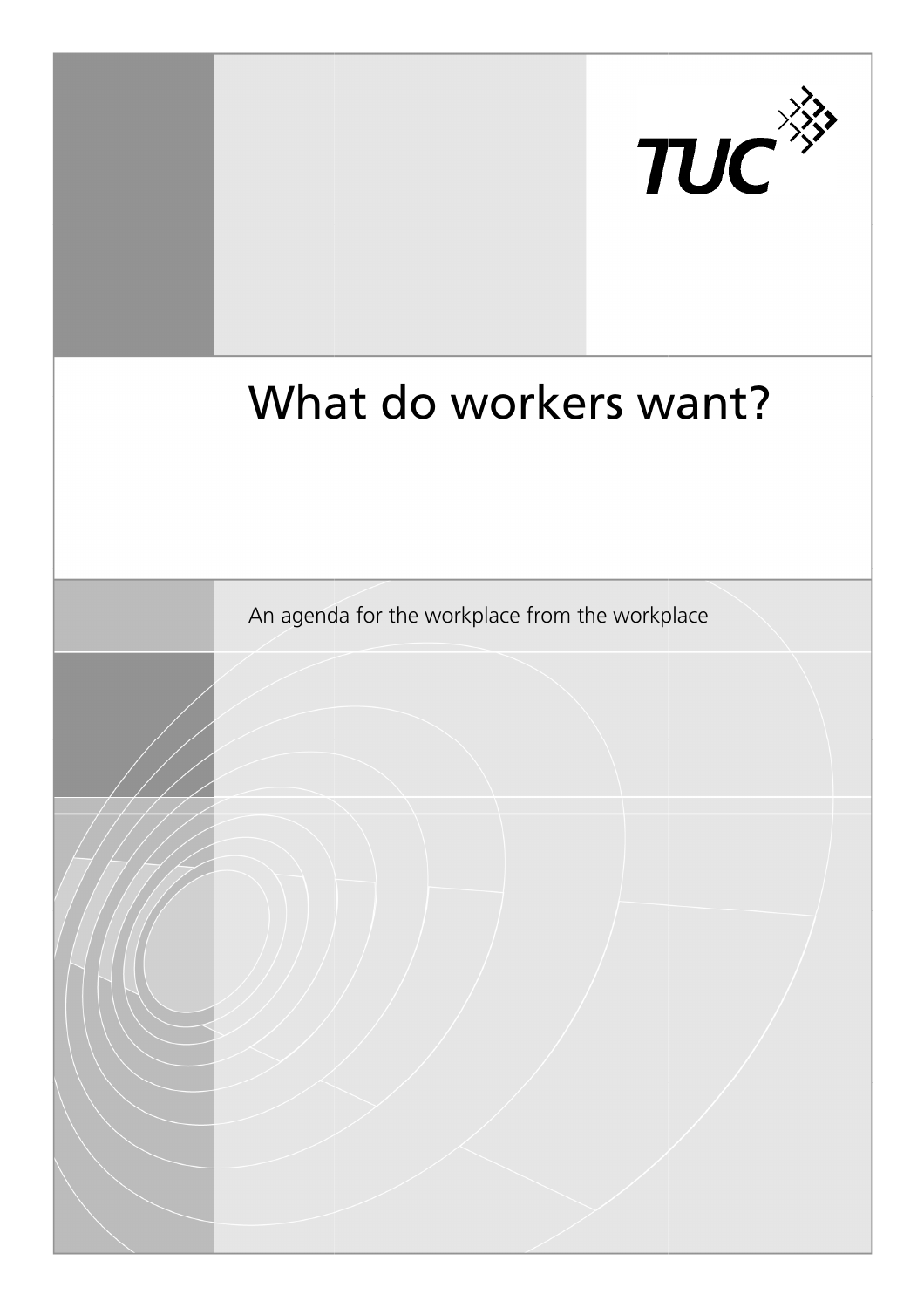

## What do workers want?

An agenda for the workplace from the workplace

#### Executive summary

This TUC poll of almost 3 3,000 workers (excluding the self employed) commissioned from YouGo YouGov shows that workers - whether or not they are union members – think that unions provide vital protection for people at work and want unions to take up issues with employers and government very much in line with current union campaigning priorities. 3,000 workers (excluding the self employed)<br>
2000 sohows that workers - whether or not they are union<br>
2000 shows that workers - whether or not they are union<br>
2010s provide vital protection for people at work and<br>
2010s w

- Most people are satisfied with their jobs, but around one in four is neither satisfied with their job, nor would speak highly about their organisation as an employer. Nearly six million workers in Britain are dissatisfied with their jobs. • Most people are satisfied with their jobs, but around one in four is neither satisfied with their job, nor would speak highly about their organisation as an employer. Nearly six million workers in Britain are dissatisfie
- engage them and less than half (46%) the workforce agree that their employer deserves their loyalty.
- The top attributes that people look for in a job are fair pay, working with great people and the chance to learn new skills. The biggest gaps between aspiration and reality are for promotion opportunities, fair pay and the chance to learn new skills.
- The commonest problems that people report at work gather into three groups:
	- − Pay just under half the workforce say that their pay has not kept up with the cost of living (42 per cent) and significant proportions say that their workplace has unfair pay structures (26 per cent) or they do not get the same pay as people doing similar jobs for other organisations (31 per cent).
	- − **Workloads, stress and hours** the biggest complaint is of an increased workload (46 per cent), with 39 per cent complaining of increased stress levels and 23 per cent of longer working hours.
	- − **Training and progression** − 30 per cent complain of poor promotion prospects and 27 per cent say they lack training – almost 7 million.
- Those who are dissatisfied with their job in general report much higher levels of boring, repetitive work, little opportunity to progress and a lack of training  $- a$ significant group of the workforce are stuck in boring dead-end jobs.
- 3.5 million people are bullied at work.
- The poll asked about the issues that unions should raise with government and with employers.
	- − The top issue that workers whether union-members or not want unions to take up with **government** is more protection for the low paid facing exploitation from the worst employers. This is followed by a range of issues close together: compulsory employer contributions to pensions, more rights and opportunities for workers to learn new skills, action to close the gender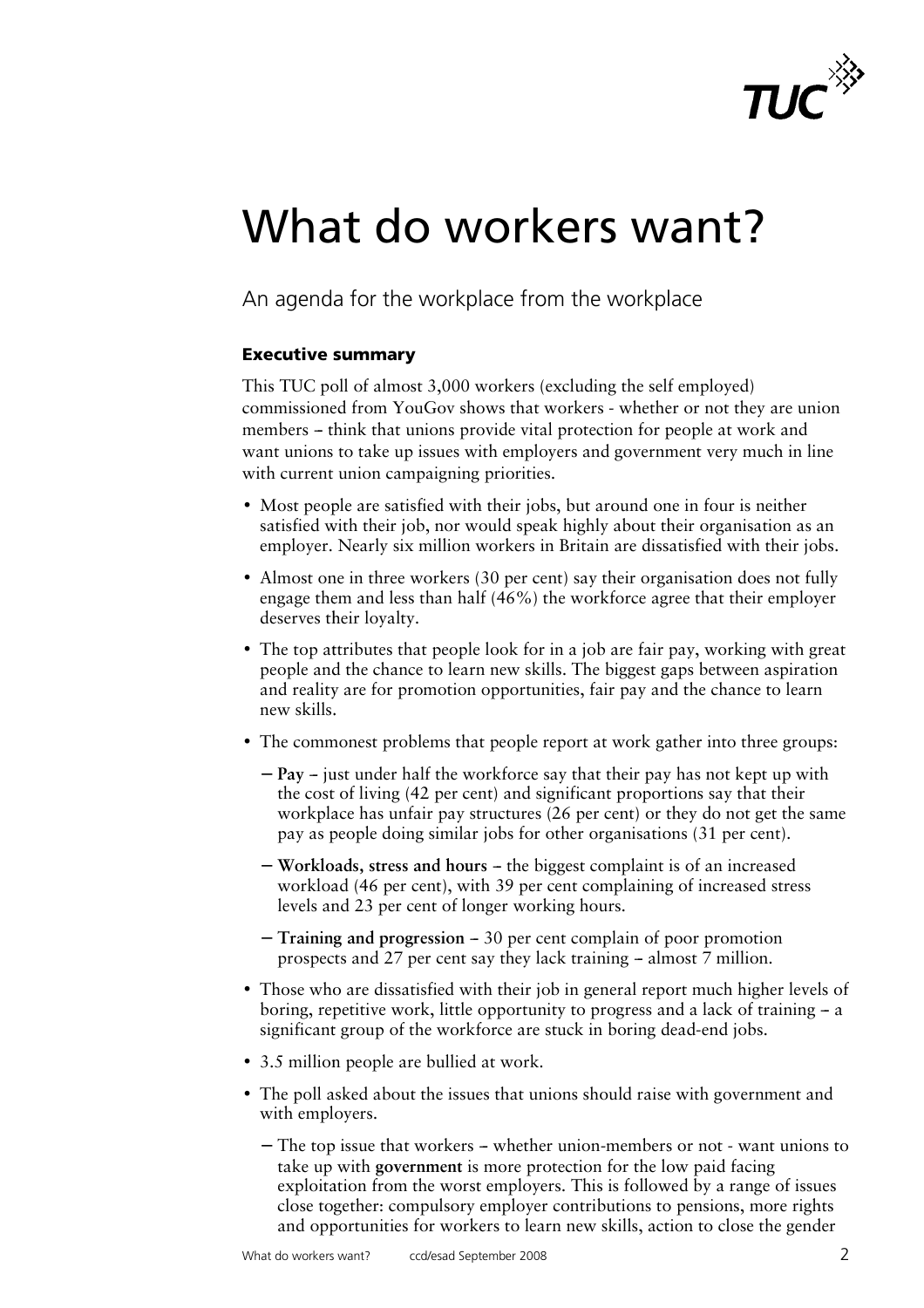

pay gap, more flexible working and an end to child poverty. These are all priority issues for the TUC, and shows that the TUC does indeed speak for people at work.

− The top issue that workers want unions to take up with employers are the tradition traditional bread and butter union issues of pay, pensions and safety. This is followed by workload and stress, access to training and equal opportunities issues. But all the issues asked about – including making the workplace more environmentally friendly, a relatively new issue on union agendas – were backed by both a majority of union and non-union members.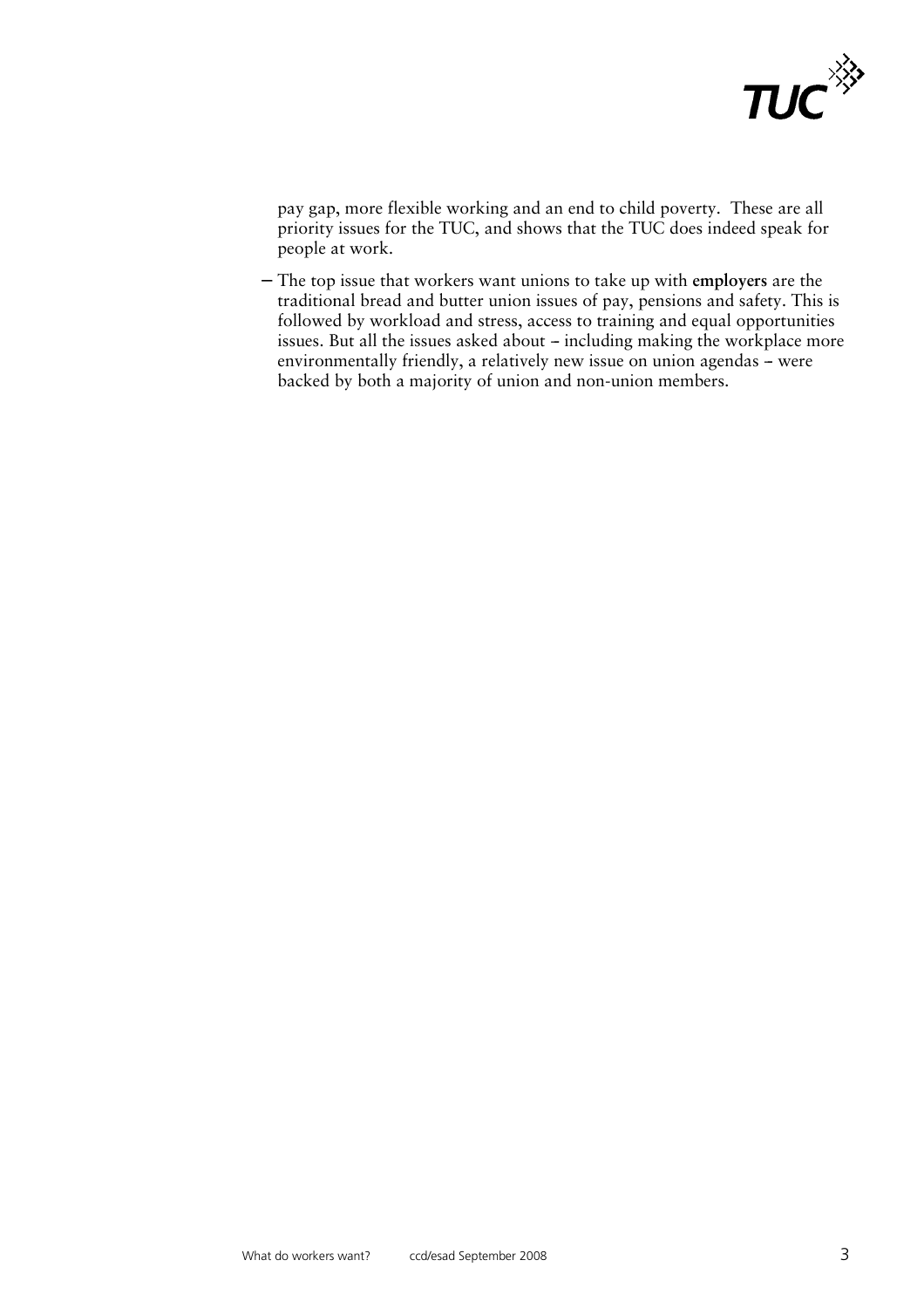

### Introduction

This report is based on a comprehensive poll of almost 3,000 people at work in Britain (excluding the self-employed) conducted for the TUC by YouGov in July and August 2008. All figures, unless otherwise stated, are from YouGov Plc. Total sample size was 2,857 adults. Fieldwork was undertaken between 28th July - 8th August 2008. The survey w was carried out online. The figures have been weighted and are representative of all GB adults (aged 18+), trade union members and non-trade union members. Its purpose was to find out what workers think is good and bad about their jobs, and what they want e employers, unions and government to do to make them better. employed) conducted for the TUC by YouGov in<br>res, unless otherwise stated, are from YouGov Pl<br>17 adults. Fieldwork was undertaken between 28<br>urvey was carried out online. The figures have be<br>tative of all GB adults (aged 1

The result is an agenda for the workplace from the workplace.

Modern workplaces and today's workforce are very diverse. The issues for someone in a low paid monotonous job in food processing are likely to be different to those working in a well-paid but stressful job in finance. We therefore commissioned a large sample so that we could look in detail at subgroups within the working population. This means, for example, we can compare the attitudes of those with different skill levels and different wages. We also split the sample by respondent's attitude to their job so that, for example, we can compare those who are happy with their job with those who are dissatisfied.

We are naturally particularly interested in the views of trade unionists, as our job is to represent them, and non-members because we would like to recruit them. We therefore boosted the numbers of trade unionists within the sample to give us is to represent them, and non-members because we would like to recruit them.<br>therefore boosted the numbers of trade unionists within the sample to give us<br>confidence that the poll can accurately measure both groups' views, naturally all results for the workforce as a whole have been weighted to accurately represent the make-up of the working population).

This report presents the highlights from the survey and comments on its results. Raw data from the poll is available at <u>www.tuc.org.uk/whatdoworkerswant</u>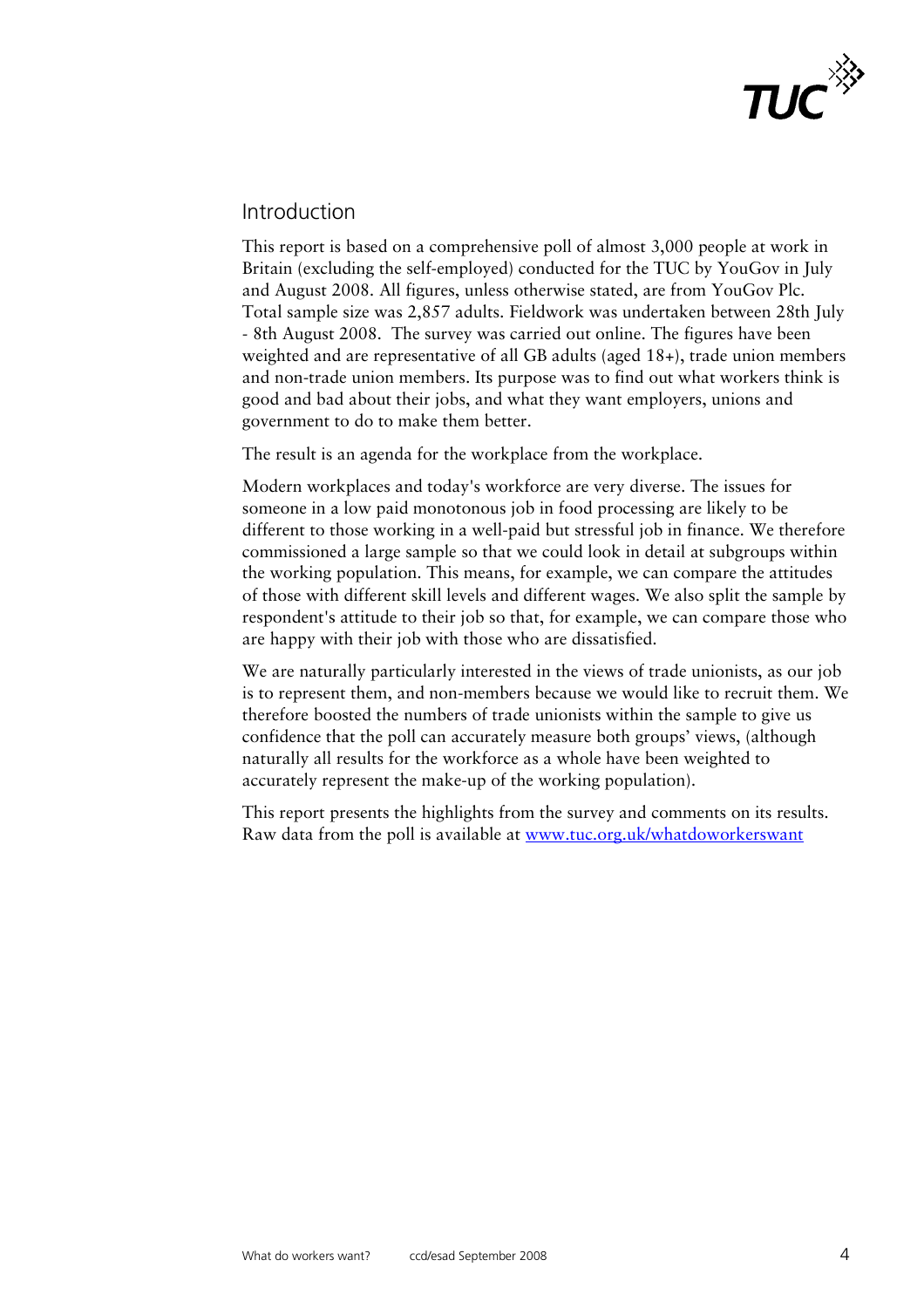

## What do people think about their job and their employer?

Most people are generally satisfied with their job and more people than not a are committed to the organisation they work for, feel it deserves their loyalty and would speak highly about it to people outside their organisation. But a significant minority (around a quarter) are clearly unhappy at work and lack commitment to their employer.

Six out of ten workers (60 per cent) either tend to agree or strongly agree that they are satisfied with their job, although less than one in five (18 per cent) strongly agree - so there is room for improvement in most workplaces. But this leaves one in four of the workforce (24 per cent) who either tend to disagree or strongly disagree that they are satisfied. This means there are more than 5.5 million dissatisfied workers in Great Britain. oyer.<br>ten workers (60 per cent) either tend to agree or strongly agree that<br>ttisfied with their job, although less than one in five (18 per cent)<br>gree - so there is room for improvement in most workplaces. But this

We also asked whether people feel committed to the organisation in which they work, whether they would speak highly to others about their organisation as an employer, whether their organisation deserves their loyalty and whether they feel fully engaged by the organisation they work for.

The results for these questions were fairly similar to that about job satisfaction, but each produced a slightly less positive answer than the one before as the table The results for these questions were fairly similar to that about job satisfaction,<br>but each produced a slightly less positive answer than the one before as the table<br>overleaf shows. Perhaps most worryingly nearly one in t 7 million – do not feel fully engaged by the organisation they work for and less than half (46 per cent) feel the organisation they work for deserves their loyalty. Drilling into the figures shows that only two thirds of those who are satisfied with their jobs are fully engaged or think their organisation deserves loyalty. This suggests there is a significant group in the workforce who may enjoy their job but don't feel any great commitment or loyalty to their current employer. d by th<br>unisatic<br>only tv<br>k their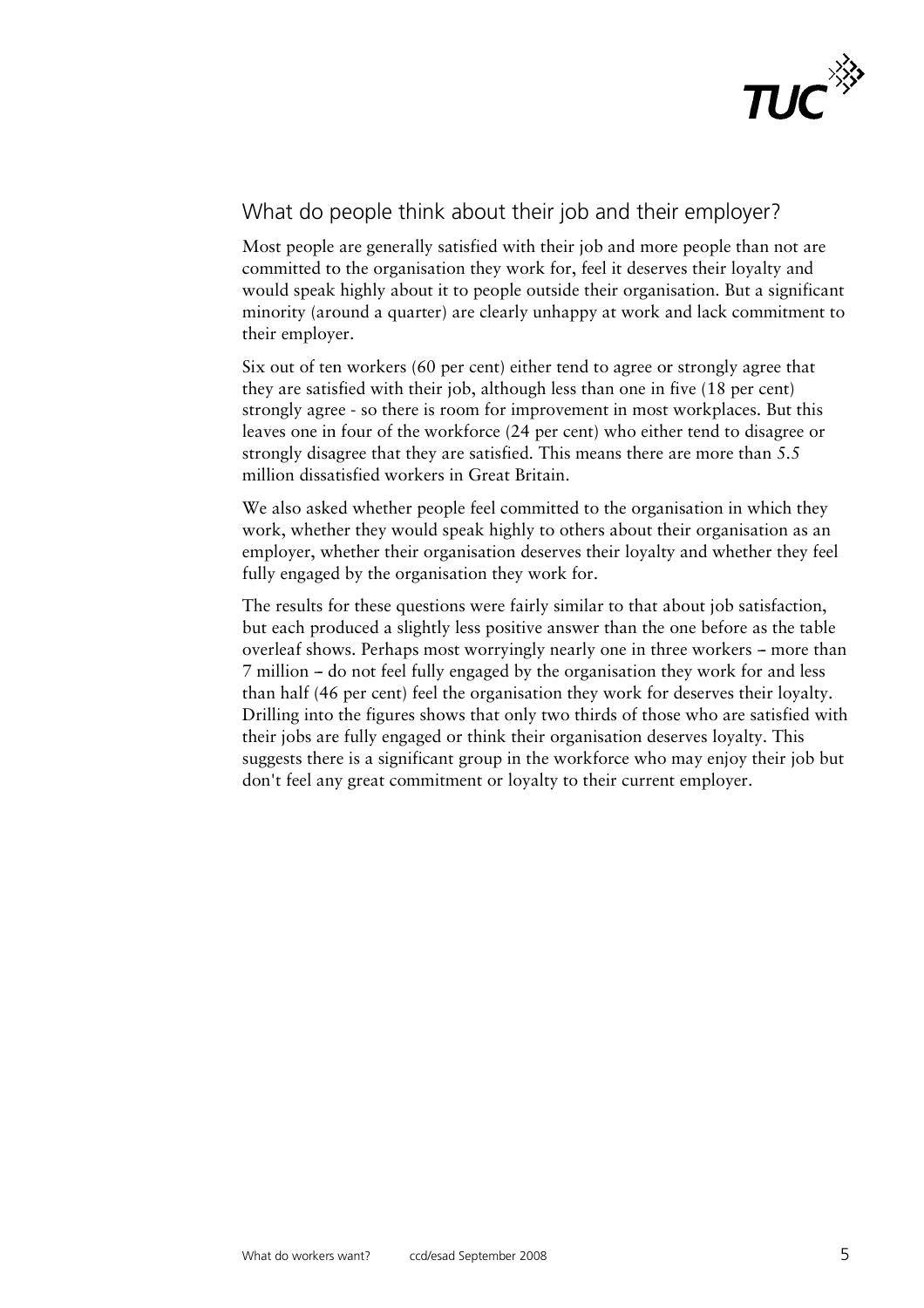

|                                                                                                 | $\%$ | Thousands of<br>workers |
|-------------------------------------------------------------------------------------------------|------|-------------------------|
| I am satisfied with my present job                                                              |      |                         |
| agree                                                                                           | 60   | 14,852                  |
| disagree                                                                                        | 24   | 5,882                   |
| I feel committed to the organisation for which I currently work                                 |      |                         |
| agree                                                                                           | 57   | 14,067                  |
| disagree                                                                                        | 22   | 5,347                   |
| I would speak highly to people outside the organisation about my organisation as an<br>employer |      |                         |
| agree                                                                                           | 51   | 12,565                  |
| disagree                                                                                        | 24   | 5,884                   |
| I feel the organisation I work for deserves my loyalty                                          |      |                         |
| agree                                                                                           | 46   | 11,424                  |
| disagree                                                                                        | 27   | 6,710                   |
| I feel fully engaged by the organisation I work for                                             |      |                         |
| agree                                                                                           | 43   | 10,648                  |
| disagree                                                                                        | 30   | 7,444                   |

#### Which groups are dissatisfied with their jobs?

Part-time worke time workers tend to have slightly more positive attitudes towards their job Part-time workers tend to have slightly more positive attitudes towards their job<br>than full-timers, and women are more positive than men. The part-time workforce is of course predominantly female.

Against some stereotypes, those under 35 are more loyal, committed and engaged than those between 35 and 55, although the over 55s are similar to the young in their attitudes.

Perhaps not surprisingly, by far the most satisfied group in the workforce (84 per cent) are those earning more than  $£60,000$ . The least satisfied are those earning £10,000 to £15,000 (49 per cent). While those earning less than this are generally more satisfied, this is likely to reflect the large numbers of part-timers in these wage bands and that low paid full time workers are likely to be in the  $\pounds 10,000$  -£15,000 band.

Workers in sales and customer service jobs are the unhappiest by occupation (38) per cent dissatisfied) and workers in Wales (28 per cent) are the most dissatisfied by region. The region with the most satisfied staff is the South West.

Union members are slightly more likely to be either strongly satisfied or dissatisfied with their job, and less likely to be in the middle ground.

This is perhaps not so surprising. Workers in the public and voluntary sectors – which have higher rates of unionisation than the private sector – are generally more satisfied, loyal and engaged than their private sector colleagues (even though public sector staff report higher levels of complaint about many individual issues). on members are slightly more likely to be either strongly sat<br>atisfied with their job, and less likely to be in the middle gro<br>s is perhaps not so surprising. Workers in the public and vol<br>ch have higher rates of unionisat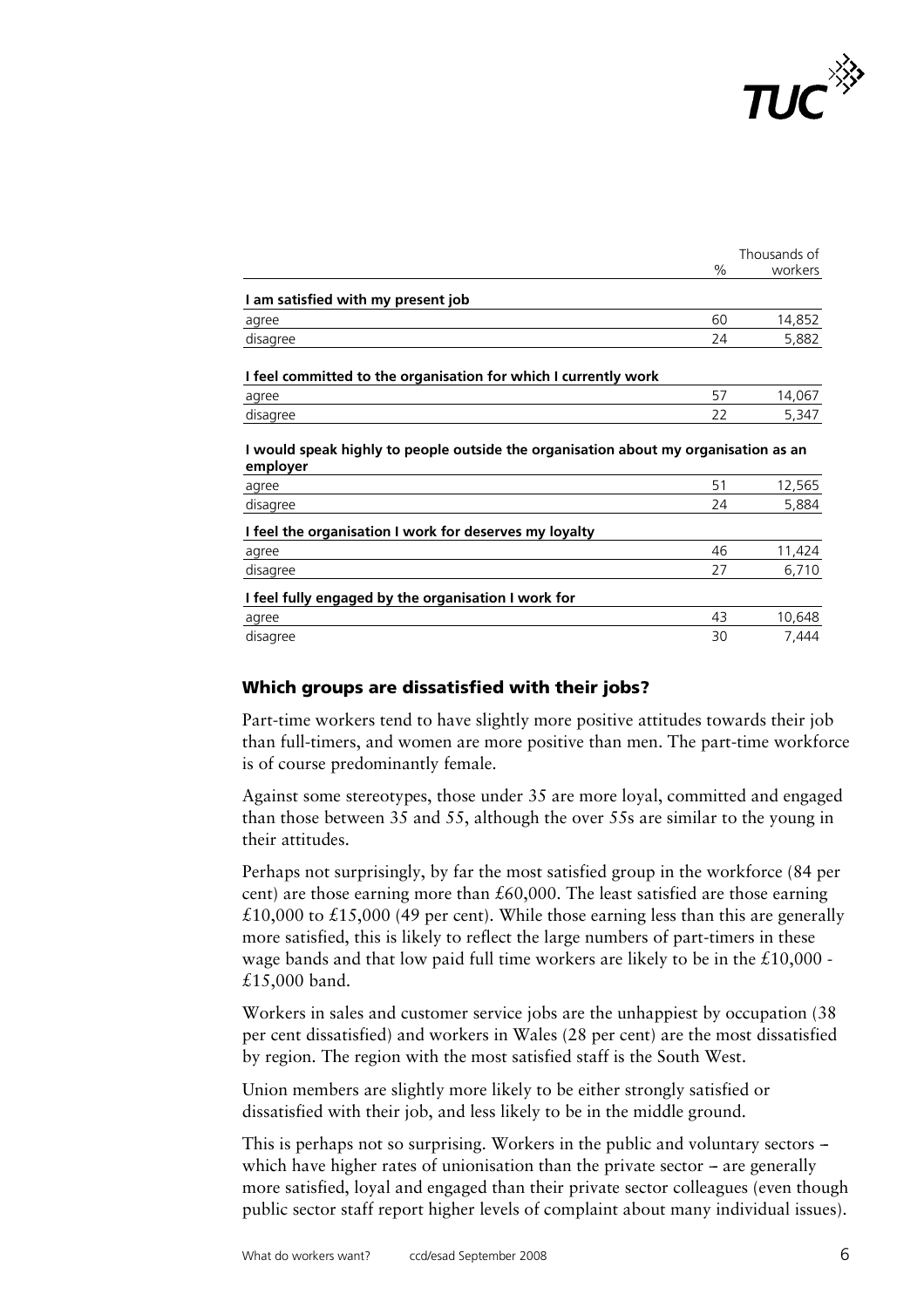

While the poll does not explain why this should be, it probably flows both from the public service ethos in the public and voluntary sector and the result of many years of strong union organisation producing good terms and conditions of service on issues such as pensions and flexible working, despite current difficulties over public sector pay. service on issues such as pensions and flexible working, despite current difficultio<br>over public sector pay.<br>In contrast in the private sector unions often organise in sectors where there are

many routine and less engaging jobs and sectors where workers need union protection against exploitation - so it is not surprising that there are also union members who are not satisfied with their jobs.

#### What do workers want from a job and do they get it?

We asked the sample about a range of things they might look for in a job, asking them both to say how important they were (on a 'very important', 'fairly important', 'fairly unimportant', 'very unimportant' scale) and to what extent their current job meets them (on a scale of ' a great deal', 'a fair amount', 'not a great deal', 'not at all'.) Our analysis here combines 'very important' and 'fairly important' to get a net 'important' figure and similarly combines pairs of responses to get 'unimportant', 'met' and 'not met' categories. t surprising that there are also union<br>obs.<br> **and do they get it?**<br>
ggs they might look for in a job, asking<br>
(on a 'very important', 'fairly<br>
mportant' scale) and to what extent<br>
' a great deal', 'a fair amount', 'not a<br>

It might be expected that fair pay was the most important quality that people look for in a job (98 per cent) with 66 per cent saying that they enjoyed this, but the biggest gap between hope and reality was for 'opportunities for promotion and advancement'. This was important for 73 per cent but only enjoyed by 34 per cent  $-$  an "aspiration gap" of 39 per cent. or in a job (98 per cent) with 66 per<br>ggest gap between hope and reality v<br>dvancement'. This was important for<br>an "aspiration gap" of 39 per cent.

The second most important thing people look for in a job is working with a great group of people, valued by 90 per cent – and largely met as 84 per cent express satisfaction with this.

Next came "the chance to learn new skills". This was valued by 87 per cent but only enjoyed by 55 per cent, meaning almost half the workforce (44 per cent or more than 10 million workers) say they have little or no opportunity to learn new skills.

Next, two attributes came close together in popularity, but one was much more likely to be met. 82 per cent say that having a say in how their work is organised is important, but only 52 per cent say they have this. Flexible working ("Flexible working patterns that allow me to combine work with other responsibilities and interests") is important to 81 per cent and enjoyed by 62 per cent – an encouragingly high figure, with women wore satisfied than men. interests") is important to 81 per cent and enjoyed by 62 per cent – an<br>encouragingly high figure, with women wore satisfied than men.<br>This table rates these attributes by the "aspiration gap" - the difference between

the percentage that desire an attribute and the percentage who say they get it. Opportunities for promotion and advancement is the biggest unmet need in the workforce.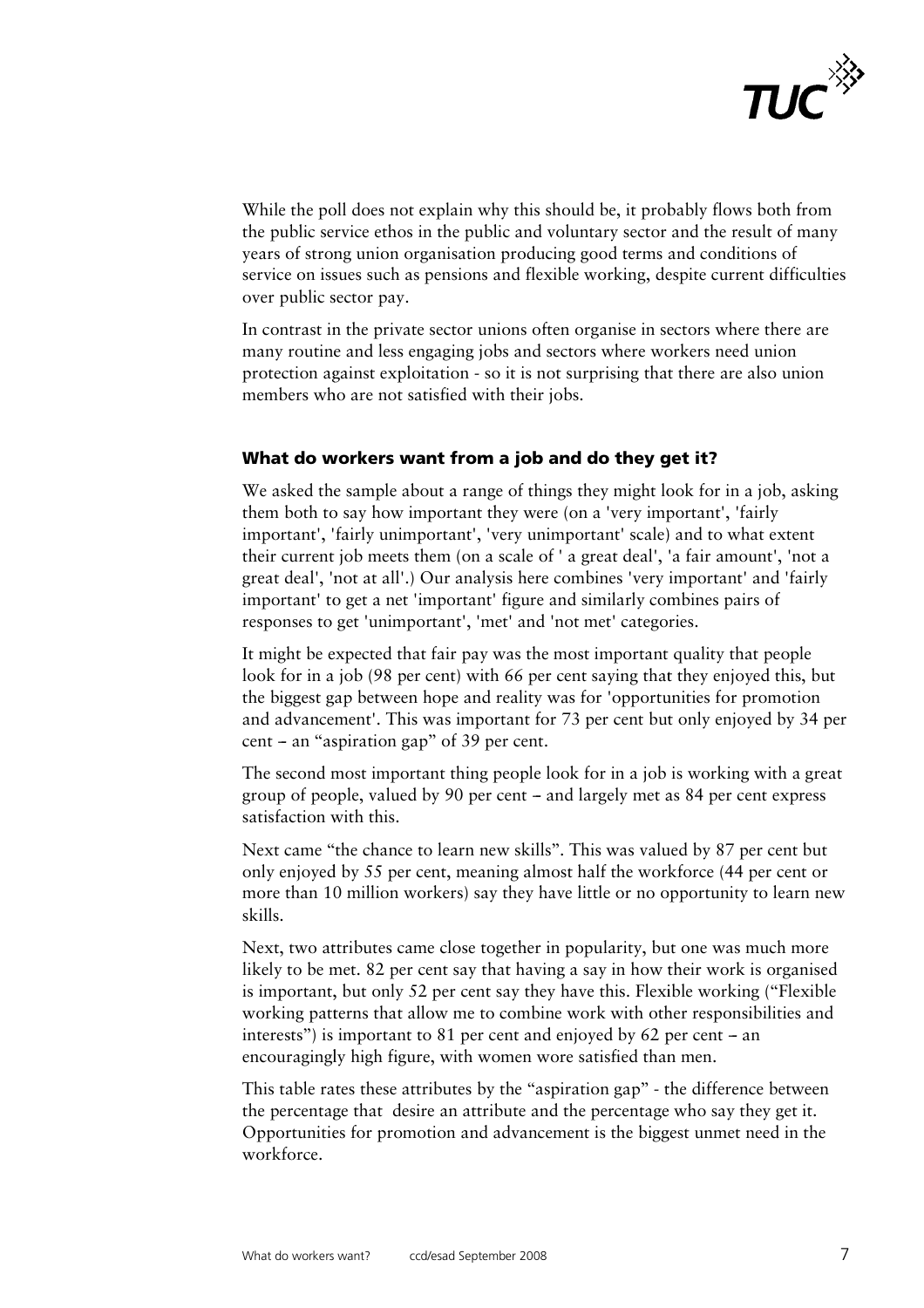

| Please indicate how important or unimportant each of the<br>following are to you in your working life. | Aspiration<br>$\%$ | $\%$ | Reality Aspiration<br>gap % |
|--------------------------------------------------------------------------------------------------------|--------------------|------|-----------------------------|
| Opportunities for promotion and advancement                                                            |                    |      |                             |
| important/met                                                                                          | 73                 | 34   | $-39$                       |
| unimportant/not met                                                                                    | 25                 | 64   |                             |
| Fair pay                                                                                               |                    |      |                             |
| important/met                                                                                          | 98                 | 66   | $-32$                       |
| unimportant/not met                                                                                    | 1                  | 33   |                             |
| <b>Chance to learn new skills</b>                                                                      |                    |      |                             |
| important/met                                                                                          | 87                 | 55   | $-32$                       |
| unimportant/not met                                                                                    | 12                 | 44   |                             |
| Flexible working patterns that allow me to combine work<br>with other responsibilities and interests   |                    |      |                             |
| important/met                                                                                          | 81                 | 62   | $-19$                       |
| unimportant/not met                                                                                    | 17                 | 37   |                             |
| Having a say in how my work is organised                                                               |                    |      |                             |
| important/met                                                                                          | 82                 | 52   | $-30$                       |
| unimportant/not met                                                                                    | 16                 | 46   |                             |
| Working with a great group of people                                                                   |                    |      |                             |
| important/met                                                                                          | 90                 | 84   | -6                          |
| unimportant/not met                                                                                    | 9                  | 15   |                             |

The more detailed figures (available on the web site) provide further insights:

- The older you are the less chance you have to learn new skills (half the over 45s) say they do not have proper opportunities) and the fewer opportunities for advancement and promotion you enjoy.
- The most satisfied with their pay are those who earn the most. Only 10 per cent of those earning more than  $£60,000$  say their pay is unfair, compared to half (49 per cent) of those earning  $£10,000 - £15,000$ . The better paid you are the more satisfied you tend to be about all the factors asked. Even on flexible working where it might be thought there may be some limits to flexibility of senior staff, the most satisfied are those earning more than £60,000. r pay is unfair, compared to half<br>,000. The better paid you are the<br>actors asked. Even on flexible<br>y be some limits to flexibility of
- Those with the highest levels of educational qualification have the most opportunities to learn new skills, and are generally the most satisfied with their jobs.

There is little difference in what those who are satisfied with their job overall and those who are not look for in a job, but as the table shows their experiences are very different. Their biggest complaint is not unfair pay but lack of opportunities for advancement, followed by lack of access to new skills and having a say in how their work is organised.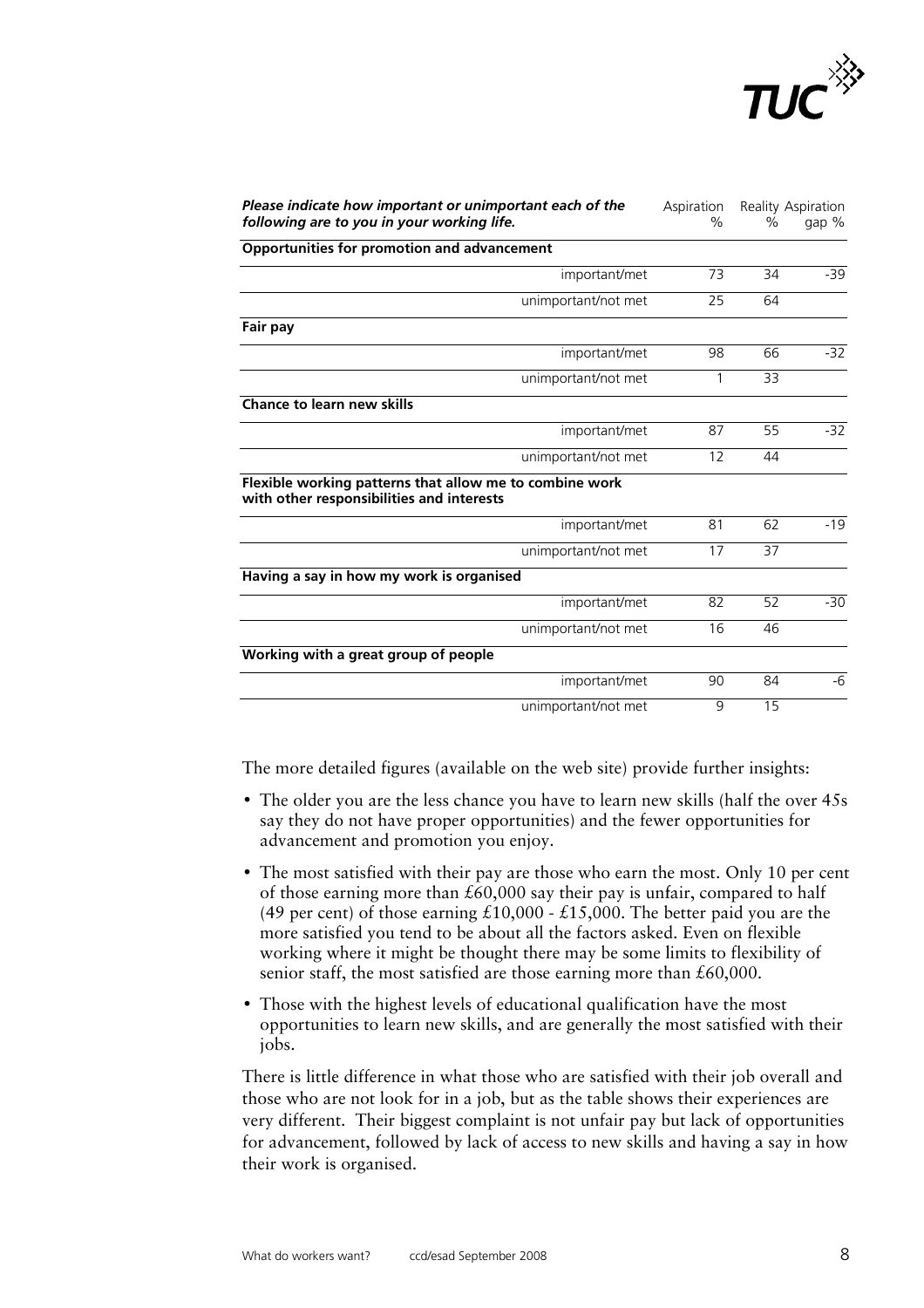

When we look at the difference between the generally satisfied and the generally dissatisfied, the biggest difference is the chance to learn new skills, followed by pay and having a say in how work is organised.

| Job attribute                                                                                        | not experience | % of those % of those<br>satisfied with <b>not</b> satisfied<br>their job who with their job<br>say they do who say they<br>do not<br>this experience this difference |       |
|------------------------------------------------------------------------------------------------------|----------------|-----------------------------------------------------------------------------------------------------------------------------------------------------------------------|-------|
| Chance to learn new skills                                                                           | 29             | 73                                                                                                                                                                    | -44   |
| Having a say in how my work is organised                                                             | 32             | 72                                                                                                                                                                    | $-39$ |
| Fair pay                                                                                             | 20             | 59                                                                                                                                                                    | $-39$ |
| Opportunities for promotion and advancement                                                          | 53             | 86                                                                                                                                                                    | $-33$ |
| Working with a great group of people                                                                 | 5              | 34                                                                                                                                                                    | $-29$ |
| Flexible working patterns that allow me to combine<br>work with other responsibilities and interests | 29             | 52                                                                                                                                                                    | -23   |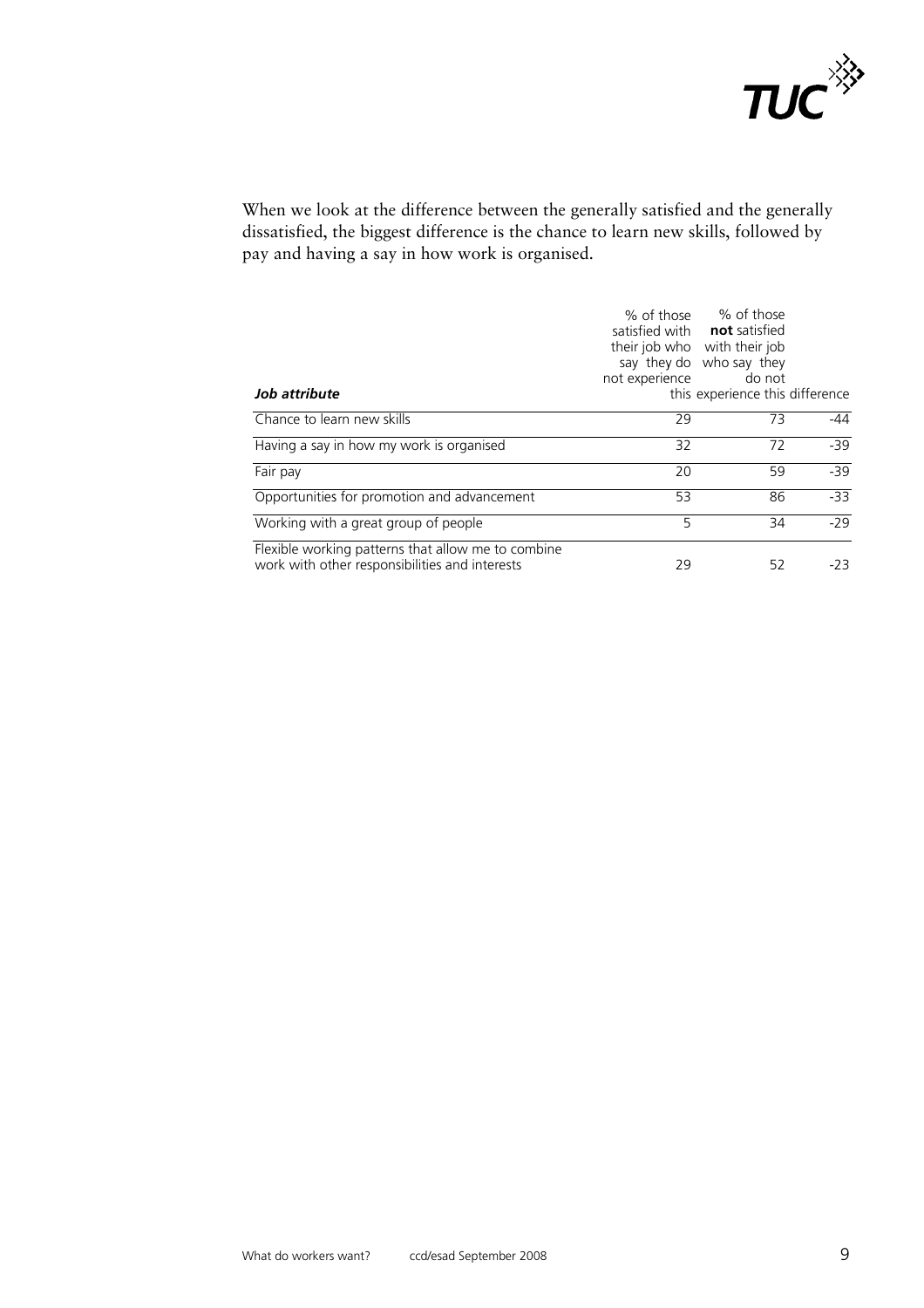

## What problems do people have at work?

We asked people about a range of possible problems at work and whether they were "an issue where I currently work", "This is not an issue where I currently were "an issue where I currently work", "This is not an issue where I currently<br>work, but has been an issue somewhere else I have worked in the last three years" or "This has not been an issue anywhere I have worked in the last three years." For this report we have combined the first two categories into "is an issue".

We also asked whether people had directly experienced the issue in their current workplace. The table summarises the results.

|                                                                                                                                       |                | number who  | is an issue in                             |
|---------------------------------------------------------------------------------------------------------------------------------------|----------------|-------------|--------------------------------------------|
|                                                                                                                                       |                |             | personally this or previous                |
|                                                                                                                                       | personally     | experienced | workplace in                               |
|                                                                                                                                       |                |             | experienced (thousands of last three years |
| Problem                                                                                                                               | $(\%)$<br>46   | workers)    | (%)<br>71                                  |
| Increased workload                                                                                                                    |                | 11,412      |                                            |
| Pay is not increased in line with increased cost of living<br>(i.e. at least equal to rate of inflation)                              | 42             | 10,401      | 63                                         |
| Increased stress levels in the workplace                                                                                              | 39             | 9,778       | 69                                         |
| Lower pay than people doing similar jobs for other<br>employers                                                                       | 31             | 7,629       | 51                                         |
| Little opportunity for internal career progression (i.e.<br>promotion)                                                                | 30             | 7,325       | 58                                         |
| Lack of training                                                                                                                      | 27             | 6,623       | 48                                         |
| Unfair pay structures at your workplace                                                                                               | 26             | 6,425       | 51                                         |
| Boring or repetitive work                                                                                                             | 24             | 5,919       | 48                                         |
| Longer working hours                                                                                                                  | 23             | 5,696       | 48                                         |
| Preferential treatment by managers that unfairly<br>benefits some staff                                                               | 21             | 5,252       | 49                                         |
| Bullying by management or other workers                                                                                               | 14             | 3,500       | 40                                         |
| Cuts in pension provision or inadequate pensions                                                                                      | 10             | 2,563       | $\overline{25}$                            |
| Unsafe working environment                                                                                                            | 10             | 2,434       | 21                                         |
| Unsafe working practices                                                                                                              | 8              | 2,010       | 21                                         |
| Redundancies (voluntary or compulsory)                                                                                                | $\overline{7}$ | 1,740       | 38                                         |
| Unfair disciplining of staff                                                                                                          | 6              | 1,559       | 15                                         |
| Discrimination on the grounds of age                                                                                                  | 3              | 640         | 14                                         |
| Unfair dismissal of staff                                                                                                             | $\overline{2}$ | 610         | 20                                         |
| Discrimination on the grounds of gender                                                                                               | $\overline{2}$ | 585         | 15                                         |
| Discrimination on the grounds of sexuality                                                                                            | 1              | 342         | 10                                         |
| Discrimination on the grounds of race                                                                                                 | 1              | 226         | 9                                          |
| None of these                                                                                                                         | 20             | 5,007       |                                            |
| The top issues group into three main headings:<br>• Pay $-$ just under half the workforce say that their pay has not kept up with the |                |             |                                            |
| cost of living (42 per cent) and significant proportions say that their workplace                                                     |                |             |                                            |

• Pay – just under half the workforce say that their pay has not kept up with the cost of living (42 per cent) and significant proportions say that their workplace has unfair pay structures (26 per cent) or they do not get the same pay as people doing similar jobs for other organisations (31 per cent).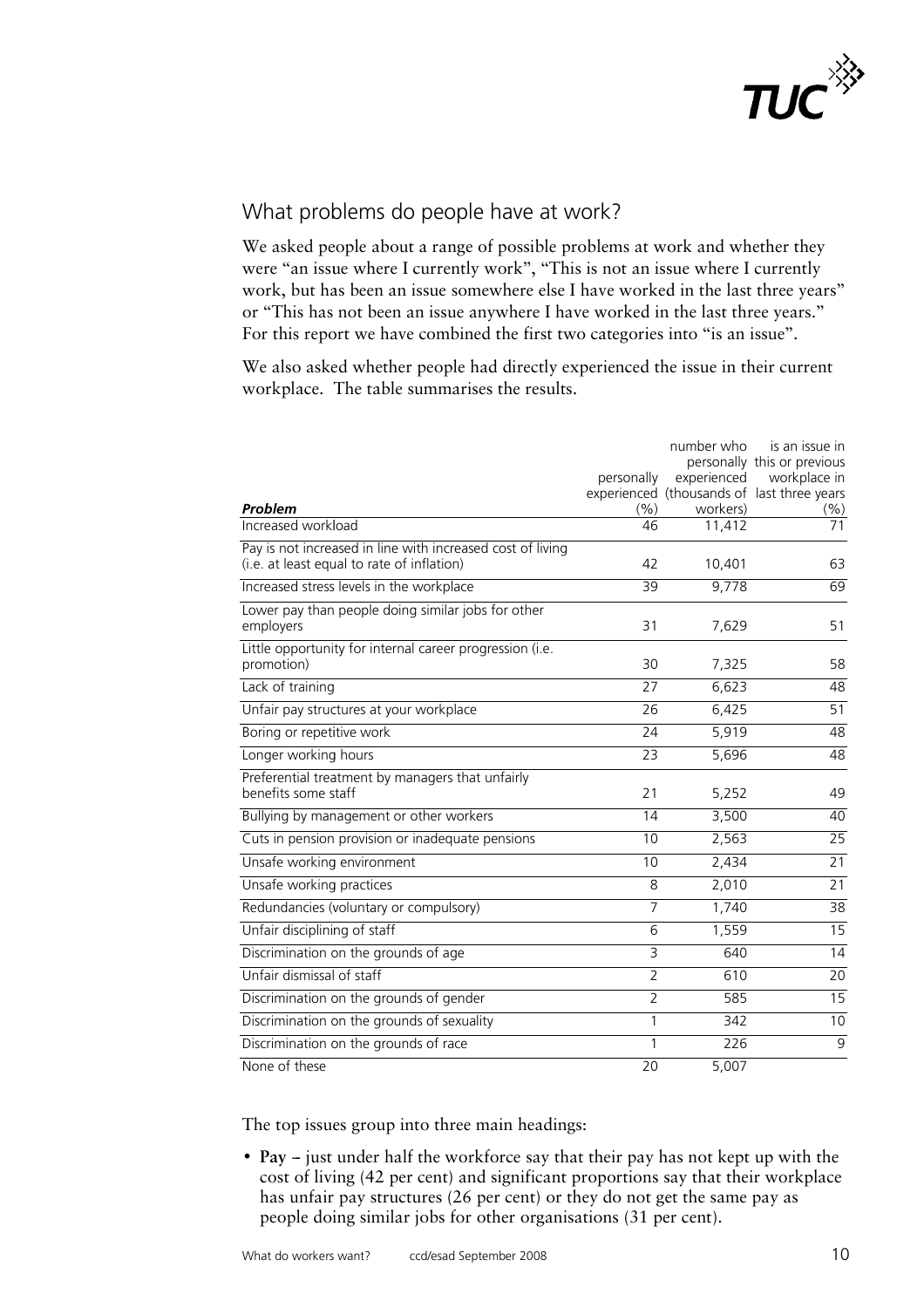

- Workloads, stress and hours the biggest complaint is of an increased workload (46 per cent), with 39 per cent complaining of increased stress levels and 23 per cent of longer working hours.
- Training and progression 30 per cent complain of poor promotion prospects and 27 per cent say they lack training – almost 7 million.

and 27 per cent say they lack training – almost 7 million.<br>But some of the other figures also give real cause for concern. It is highly unlikely that there will ever come a time when everybody is satisfied with their pay, but any level of bullying should be intolerable, yet  $14$  per cent – more than  $3.5$ million people - say that they have been bullied and 40 per cent say they have worked somewhere in the last three years where bullying has gone on.

There is a significant minority of poor workplaces where bad practice is common. One in five complain of suffering from unfair preferential treatment in their workplace and half say that they know it goes on where they have worked. Around a fifth say they worked where they know of unfair sackings, unfair disciplinary treatment or poor health and safety. The f figures suggest that more than half a million people have been unfairly dismissed, and that more than 2 million work where it is unsafe.

Although the poll does not present its findings in a way that allows this conclusion to be drawn from the data, this is entirely consistent with the common experience of unions and advice agencies that these different kinds of poor treatment tend to go together, as the report from the TUC's Commission on Vulnerable Employment shows. ent or poor health and safety. The figures suggest that more<br>people have been unfairly dismissed, and that more than 2<br>e it is unsafe.<br>does not present its findings in a way that allows this<br>cawn from the data, this is ent

Again, it is worth looking at those who are dissatisfied with their job in general to see what problems they experience. The table shows the difference between the problems experienced by those who are generally satisfied and those who generally dissatisfied with their job.

This shows that complaints about pay and increased workload are common to both groups (though the generally dissatisfied complain more). But the bigge differences are on lack of opportunity to progress, boring work and lack of training. These are followed by increased stress, unfair pay within the workplace and preferential treatment by managers. Perhaps these attributes can be summed up as "stuck in a boring dead-end pressurised job."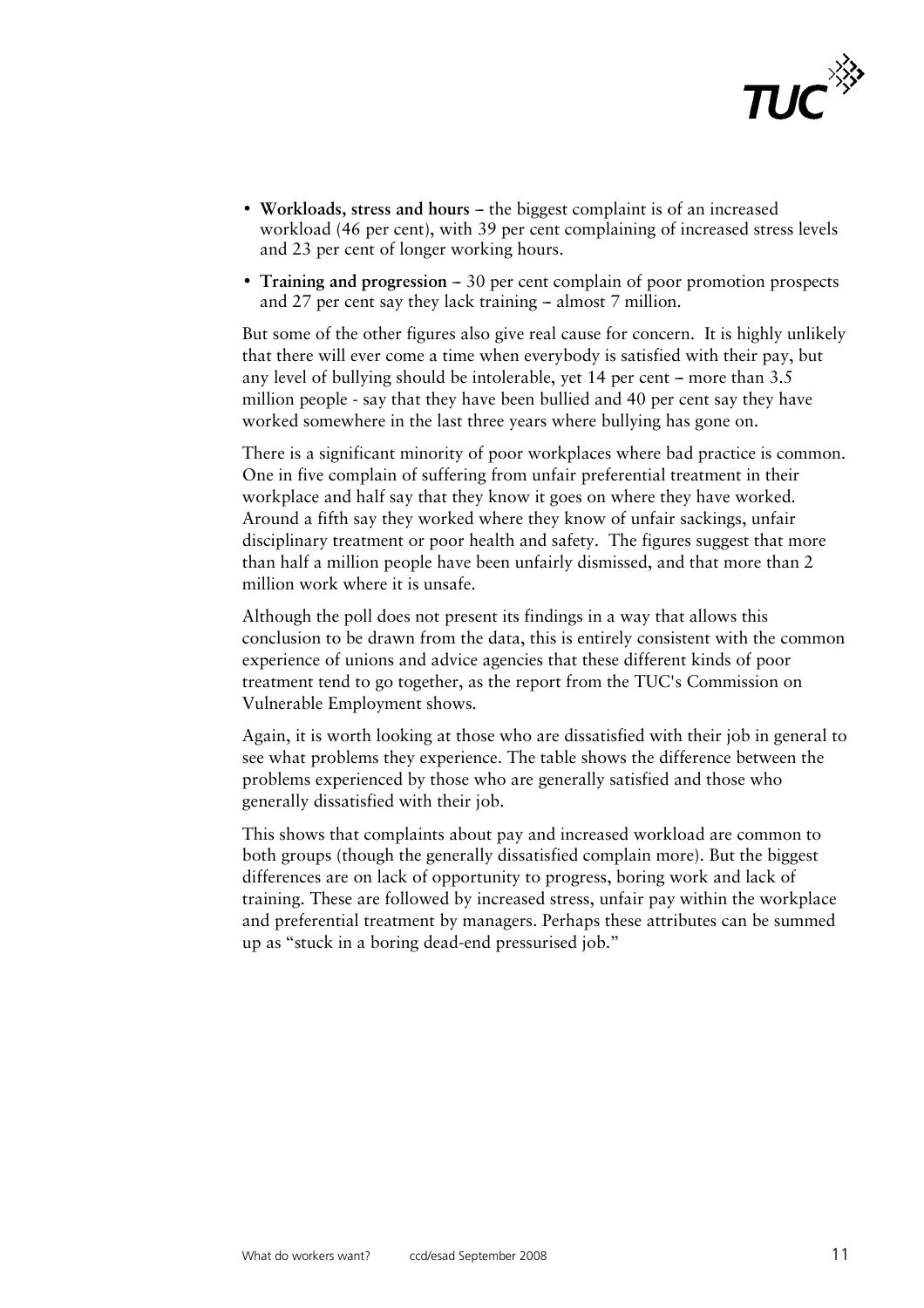

| Which, if any, of the following have you<br>personally experienced in the organisation you<br>currently work for. | satisfied with<br>their job who say<br>this has<br>happened to<br>them | % of those % of those not<br>satisfied with<br>their job who<br>say this has<br>happened to<br>them | difference |
|-------------------------------------------------------------------------------------------------------------------|------------------------------------------------------------------------|-----------------------------------------------------------------------------------------------------|------------|
| Little opportunity for internal career progression<br>(i.e. promotion)                                            | 20                                                                     | 53                                                                                                  | $-33$      |
| Boring or repetitive work                                                                                         | 13                                                                     | 46                                                                                                  | $-33$      |
| Lack of training                                                                                                  | 17                                                                     | 48                                                                                                  | $-31$      |
| Increased stress levels in the workplace                                                                          | 31                                                                     | 59                                                                                                  | $-28$      |
| Unfair pay structures at your workplace                                                                           | 19                                                                     | 45                                                                                                  | $-26$      |
| Unfair disciplining of staff                                                                                      | $\overline{3}$                                                         | 29                                                                                                  | $-26$      |
| Preferential treatment by managers that unfairly<br>benefits some staff                                           | 15                                                                     | 38                                                                                                  | $-23$      |
| Lower pay than people doing similar jobs for other<br>employers                                                   | 25                                                                     | 46                                                                                                  | $-21$      |
| Increased workload                                                                                                | 41                                                                     | 60                                                                                                  | $-20$      |
| Pay is not increased in line with increased cost of<br>living (i.e. at least equal to rate of inflation)          | 36                                                                     | 56                                                                                                  | $-20$      |
| Bullying by management or other workers                                                                           | 8                                                                      | 27                                                                                                  | $-18$      |
| Longer working hours                                                                                              | 20                                                                     | 32                                                                                                  | $-12$      |
| Unsafe working environment                                                                                        | 6                                                                      | 18                                                                                                  | $-12$      |
| Unsafe working practices                                                                                          | $\overline{5}$                                                         | 16                                                                                                  | $-12$      |
| Cuts in pension provision or inadequate pensions                                                                  | 9                                                                      | $\overline{15}$                                                                                     | $-6$       |
| Redundancies (voluntary or compulsory)                                                                            | $\overline{6}$                                                         | 11                                                                                                  | $-5$       |
| Unfair dismissal of staff                                                                                         | 1                                                                      | 6                                                                                                   | $-5$       |
| Discrimination on the grounds of gender                                                                           | 1                                                                      | $\overline{5}$                                                                                      | $-4$       |
| Discrimination on the grounds of age                                                                              | $\overline{2}$                                                         | 5                                                                                                   | $-3$       |
| Discrimination on the grounds of sexuality                                                                        | $\overline{0}$                                                         | $\overline{4}$                                                                                      | $-3$       |
| Discrimination on the grounds of race                                                                             | 1                                                                      | $\overline{2}$                                                                                      | $-1$       |

Other highlights from the more detailed figures include:

- Men say they have experienced all these issues more than women, with the exception of increased stress.
- Longer working hours is the only issue that clearly becomes more of a problem as pay goes up.
- Stress levels peak among those earning  $£30,000$  to  $£40,000$
- older workers are more stressed than younger workers, and are more likely to complain about lack of training.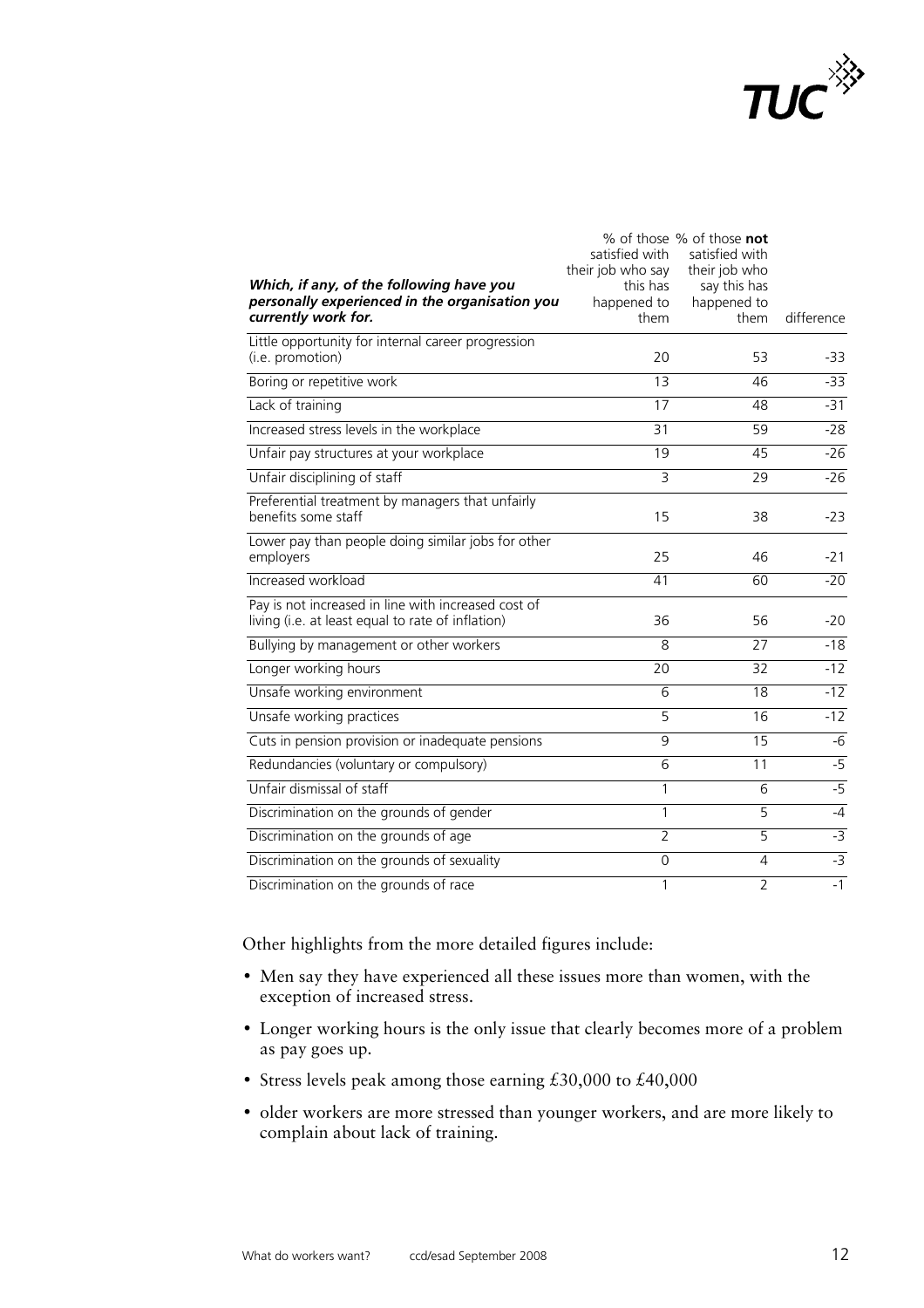

## What do workers want from unions, government and employers?

The poll asked questions about attitudes to unions and what issues workers would like unions to take up with government and employers.

The poll clearly shows that unions are legitimate institutions supported not just by union members but non-members too. Six out of ten (60 per cent) agree that by union members but non-members too. Six out of ten (60 per cent) agree that "unions provide vital protection for many groups of workers", with only one in eight (12 per cent) disagreeing.

Only one in five (21 per cent) think that "unions are no longer relevant in today's world" and only slightly more (26 per cent) think that "unions hold back companies in today's competitive world". While union members are naturally more pro-union than non-members, a majority of non-members agree that unions provide vital protection and that they are relevant. "unions are no longer relevant in today"<br>nt) think that "unions hold back<br>. While union members are naturally<br>ajority of non-members agree that union<br>relevant.<br>ions might take up with government and<br>ts supported the issue

The poll set out a range of issues that unions might take up with government and employers and asked whether respondents supported the issue and how high a priority it ought to be for union campaigning. In addition for issues that unions raise with employers, we asked whether workers were satisfied with this in their own workplace.

The table reports the findings for issues that unions might raise with government and ranks them by the priority they are given by respondents.

Although some issues are more popular than others it is very significant that all of them receive majority support from both trade union members and non-members. Even the lowest priority issue, more bank holidays, has the support of two-thirds of the workforce (66 per cent) and a clear majority think it should be a priority.

As might be expec expected non-members give generally lower priority ratings to all the issues than union members. One would expect some non-union members who are hostile to unions to not want unions to give any issue priority. But it is significant that all the issues asked about not only receive majority backing from non members but non-members rank them in the same order as union members. There is little difference in what union members and non-union members want from government. Unions speak for Britain at work. members give generally lower priority ratings to<br>i. One would expect some non-union members w<br>nt unions to give any issue priority. But it is sign<br>out not only receive majority backing from non-

More protecti protection for vulnerable workers has been a particular TUC priority over the last year. The report of the TUC's Commission on Vulnerable Workers has led to the government to bring forward a range of proposals to improve enforcement and knowledge of employment rights. Compulsory employer contributions to pensions are contained in the Pensions Bill currently before Parliament. Improved access to training and skills is also a major TUC policy, with the government now committed to a right for staff to request training. non-members rank them in the same order as union members.<br>nce in what union members and non-union members want fro<br>Jnions speak for Britain at work.<br>on for vulnerable workers has been a particular TUC priority<br>The report o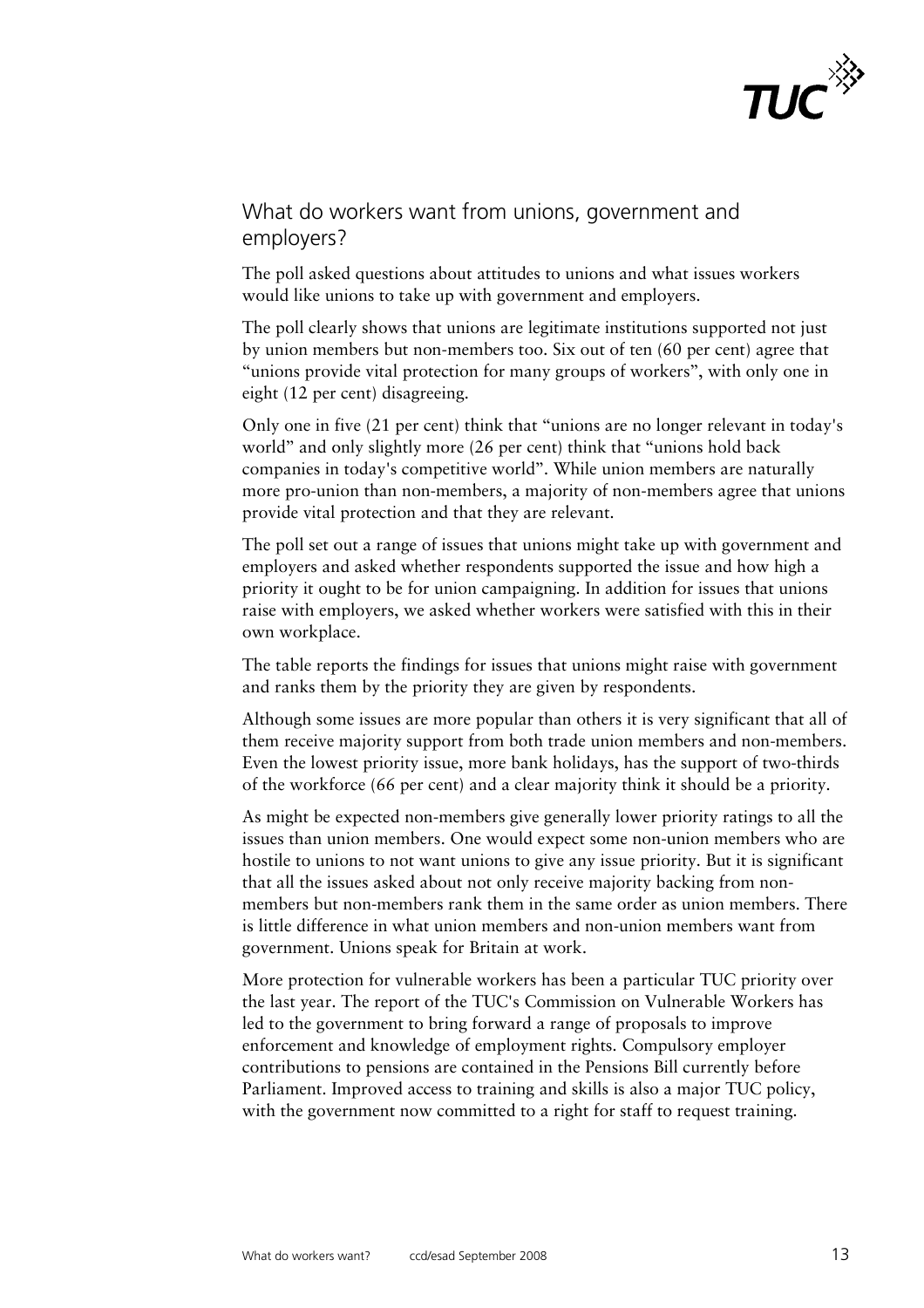

Here are some policy issues that trade unions might take up with government. For each one, please say whether you support or oppose the initiative. And how high or low a priority you would like see trade unions give to them.

|                                                                                                        | Support or oppose |                 | Whether should be a priority or not |                 |    |                |                     |
|--------------------------------------------------------------------------------------------------------|-------------------|-----------------|-------------------------------------|-----------------|----|----------------|---------------------|
|                                                                                                        |                   |                 | Non-                                |                 |    |                | Non-                |
|                                                                                                        |                   | union-          | union                               |                 |    | union          | union               |
|                                                                                                        | All               |                 | members members                     |                 |    |                | all members members |
| More protection for the low paid against exploitation by the worst employers                           |                   |                 |                                     |                 |    |                |                     |
| support                                                                                                | 83                | 90              |                                     | 80 priority     | 81 | 86             | 79                  |
| oppose                                                                                                 | $\overline{2}$    | 1               |                                     | 2 low priority  | 9  | 6              | 11                  |
| net support                                                                                            | 81                | 89              |                                     | 78 net priority | 72 | 80             | 68                  |
| Compulsory employer contributions to employee pensions                                                 |                   |                 |                                     |                 |    |                |                     |
| support                                                                                                | 76                | 86              |                                     | 72 priority     | 70 | 79             | 66                  |
| oppose                                                                                                 | 4                 | 2               |                                     | 5 low priority  | 14 | $\overline{7}$ | 17                  |
| net support                                                                                            | 72                | 84              |                                     | 67 net priority | 56 | 72             | 50                  |
| More rights and opportunities for employees to get training and learn new skills                       |                   |                 |                                     |                 |    |                |                     |
| support                                                                                                | 77                | 85              |                                     | 74 priority     | 66 | 71             | 63                  |
| oppose                                                                                                 | 2                 | 1               |                                     | 2 low priority  | 11 | 7              | 13                  |
| net support                                                                                            | $\overline{75}$   | 84              |                                     | 71 net priority | 55 | 64             | $\overline{51}$     |
| Action to close the pay-gap between men and women                                                      |                   |                 |                                     |                 |    |                |                     |
| support                                                                                                | 74                | 78              |                                     | 72 priority     | 67 | 73             | 66                  |
| oppose                                                                                                 | 4                 | 2               |                                     | 4 low priority  | 13 | 10             | 15                  |
| net support                                                                                            | 70                | 76              |                                     | 68 net priority | 54 | 62             | 51                  |
| More choice about working hours and flexible working rights                                            |                   |                 |                                     |                 |    |                |                     |
| support                                                                                                | 72                | 79              |                                     | 69 priority     | 64 | 69             | 62                  |
| oppose                                                                                                 | 4                 | $\overline{2}$  |                                     | 4 low priority  | 12 | 8              | 14                  |
| net support                                                                                            | 69                | 77              |                                     | 65 net priority | 52 | 61             | 47                  |
| An end to child poverty in the UK                                                                      |                   |                 |                                     |                 |    |                |                     |
| support                                                                                                | 78                | 82              |                                     | 76 priority     | 68 | 70             | 66                  |
| oppose                                                                                                 | 3                 | $\overline{3}$  |                                     | 3 low priority  | 16 | 13             | 18                  |
| net support                                                                                            | 75                | 80              |                                     | 73 net priority | 51 | 58             | 49                  |
| Shift the balance of tax so that big companies pay more tax and ordinary people pay less               |                   |                 |                                     |                 |    |                |                     |
| support                                                                                                | 72                | 77              |                                     | 70 priority     | 61 | 66             | 60                  |
| oppose                                                                                                 | 6                 | 5               |                                     | 7 low priority  | 18 | 14             | 20                  |
| net support                                                                                            | 66                | $\overline{72}$ |                                     | 63 net priority | 43 | 52             | 40                  |
| Shift the balance of tax so that very wealthy individuals pay more tax and ordinary people pay<br>less |                   |                 |                                     |                 |    |                |                     |
| support                                                                                                | $\overline{71}$   | 78              |                                     | 69 priority     | 61 | 66             | 59                  |
| oppose                                                                                                 | 8                 | 5               |                                     | 9 low priority  | 20 | 15             | 21                  |
| net support                                                                                            | 63                | 73              |                                     | 60 net priority | 41 | 51             | $\overline{38}$     |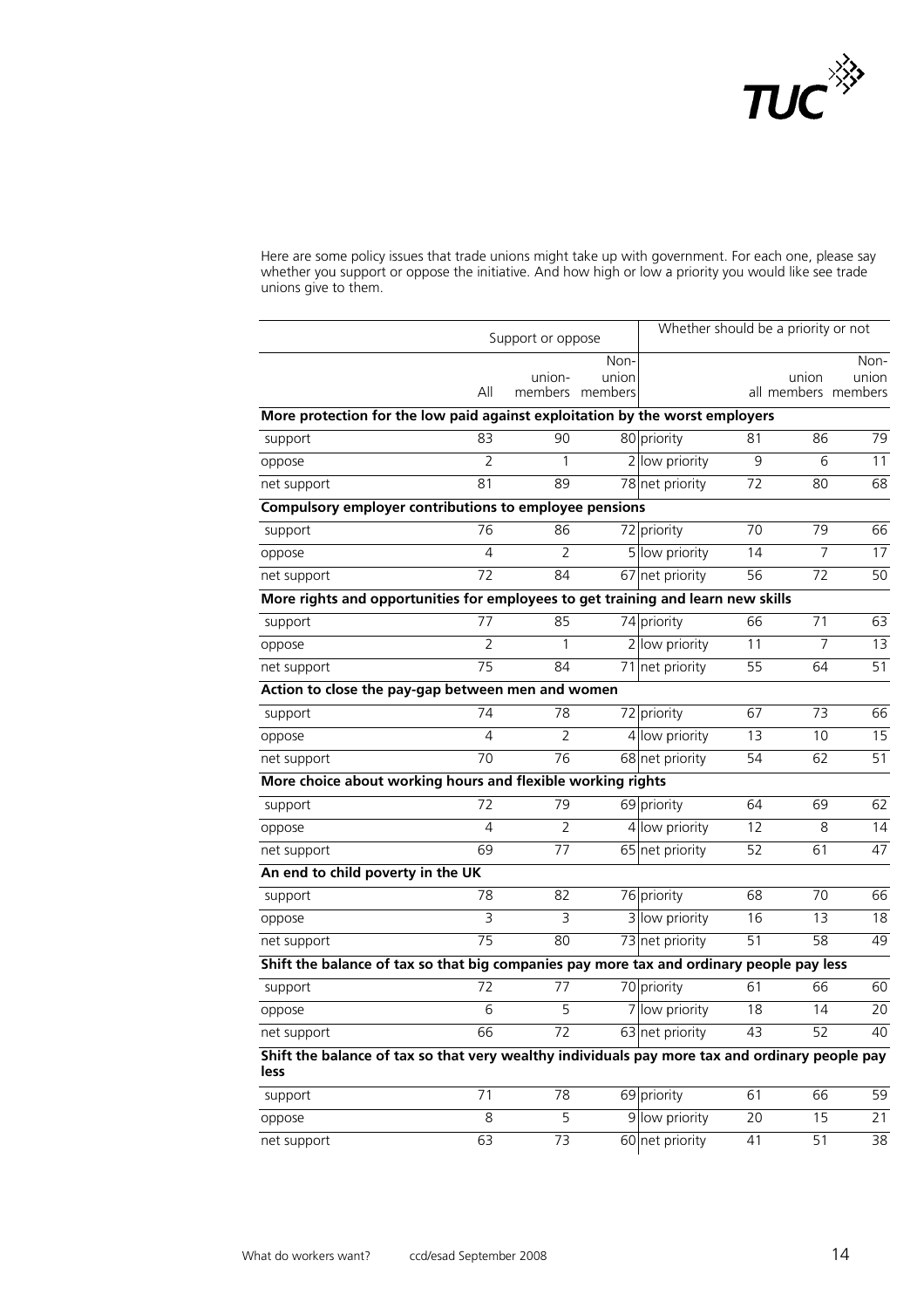

|                                                                                                           |     | Support or oppose |                          |                 | Whether should be a priority or not |                  |                      |
|-----------------------------------------------------------------------------------------------------------|-----|-------------------|--------------------------|-----------------|-------------------------------------|------------------|----------------------|
|                                                                                                           | All | union-<br>members | Non-<br>union<br>members |                 | all                                 | union<br>members | Non-union<br>members |
| Policies that help the industries and individuals most badly affected by current economic<br>difficulties |     |                   |                          |                 |                                     |                  |                      |
| support                                                                                                   | 67  | 71                |                          | 65 priority     | 57                                  | 61               | 56                   |
| oppose                                                                                                    | 6   | 5                 |                          | 6 low priority  | 17                                  | 14               | 19                   |
| net support                                                                                               | 61  | 67                |                          | 58 net priority | 40                                  | 47               | $\overline{37}$      |
| Measures to make workplaces more environmentally friendly                                                 |     |                   |                          |                 |                                     |                  |                      |
| support                                                                                                   | 70  | 75                |                          | 67 priority     | 55                                  | 60               | 53                   |
| oppose                                                                                                    | 5   | 3                 |                          | 5 low priority  | 19                                  | 13               | $\overline{22}$      |
| net support                                                                                               | 65  | 72                |                          | 61 net priority | 36                                  | 47               | 32                   |
| Action to increase the number of affordable homes for sale and rent                                       |     |                   |                          |                 |                                     |                  |                      |
| support                                                                                                   | 67  | 74                |                          | 64 priority     | 53                                  | 54               | 52                   |
| oppose                                                                                                    | 7   | 6                 |                          | 7 low priority  | 22                                  | 17               | 24                   |
| net support                                                                                               | 60  | 68                |                          | 57 net priority | 31                                  | 38               | 28                   |
| <b>More bank holidays</b>                                                                                 |     |                   |                          |                 |                                     |                  |                      |
| support                                                                                                   | 66  | 71                |                          | 64 priority     | 42                                  | 44               | 41                   |
| oppose                                                                                                    | 7   | 5                 |                          | 8 low priority  | 26                                  | 19               | 29                   |
| net support                                                                                               | 59  | 66                |                          | 55 net priority | 16                                  | 25               | 12                   |

The poll went on to ask respondents about workplace issues that unions might (or already do) raise with employers. First we asked whether respondents were satisfied with this issue in their workplace and secondly whether they think unions in general should give this issue priority. The table summarises the results for the workforce, union and non-union members.

For each issue there are three rows of results. The third row "net" is the most interesting. The net satisfaction rating shows the percentage of the workforce who are dissatisfied taken away from the proportion who are satisfied. A positive result shows that more workers are satisfied than dissatisfied with that issue in interesting. The net satisfaction rating shows the percentage of the workfo<br>are dissatisfied taken away from the proportion who are satisfied. A positi<br>result shows that more workers are satisfied than dissatisfied with th management decisions that affect them" is their net dissatisfaction, but it is very close for workload, stress and promotion opportunities. Most satisfaction is expressed over equal opportunities issues and safety, though perhaps groups who do not face discrimination could be expected to say that it is not a problem skewing the results. is their net dissatisfaction, but it is very<br>n opportunities. Most satisfaction is<br>s and safety, though perhaps groups who<br>ected to say that it is not a problem - thus

There are some interesting differences and similarities between union members and non-members. While there is little difference between them on pay, union members are much more satisfied with their pensions, probably reflecting the fact that unionised workplaces are much more likely to have good pension arrangements than non-union workplaces. non-members. While there is little diffe<br>bers are much more satisfied with thei<br>unionised workplaces are much more l<br>gements than non-union workplaces.

Union members are considerably more dissatisfied than non-members on workloads, stress and levels of influence. The more detailed figures show that this to some extent reflects public sector problems, but this does not explain all the differences.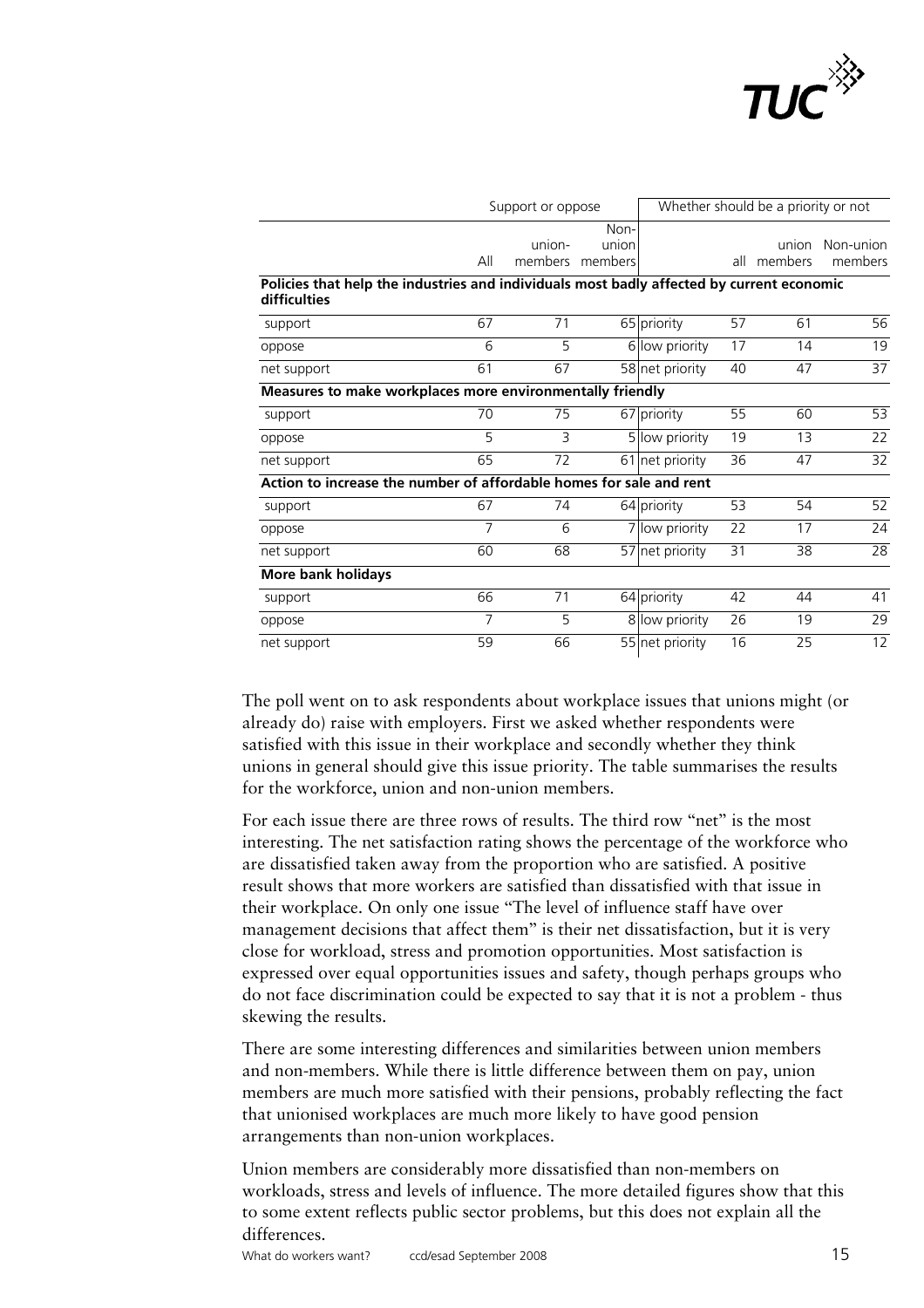

The issues are listed in the table in order of the priority given to them by the workforce. The net rating for priority is calculated by taking those who think an issue should not be a priority or a low priority away from those who think it should be a very or fairly high priority. A positive figure therefore shows that more people think it should be a priority than not.

Every issue asked about has a majority of union and non-union members saying that it should be a priority. Not surprisingly pay is the top issue, followed by pensions and safety. These are the traditional union bread and butter issues. Next comes the connected issues of workload and stress, and then training.

The differences between union members and non-members on what unions should raise with employers are greater than with issues to do with government (shown in the table in the priority gap column). They do not rate the issues in quite the same order, and there are some significant differences between the two groups. Safety and equal opportunities are the issues where there is least difference. The biggest differences are on lifestyle issues and the extent that workers should have a voice with management. But even non-members give a positive rating to every issue, even if always at least a little lower than union members. a majority of union and non-union members sayin<br>Not surprisingly pay is the top issue, followed by<br>re the traditional union bread and butter issues. N<br>of workload and stress, and then training.<br>on members and non-members o

|                              |                          |                 | non             |              |                 |                 | non-           | Priority       |
|------------------------------|--------------------------|-----------------|-----------------|--------------|-----------------|-----------------|----------------|----------------|
|                              | all                      | union           | union           |              | all             | union           | union          | gap            |
| Pay                          |                          |                 |                 |              |                 |                 |                |                |
| dissatisfied                 | 30                       | 32              | 30              | priority     | 86              | 93              | 83             |                |
| satisfied                    | 47                       | 46              | 46              | low priority | 6               | $\overline{3}$  | $\overline{7}$ |                |
| net satisfaction             | 17                       | 14              | 16              | net priority | $\overline{8}0$ | $\overline{9}0$ | 76             | 14             |
| <b>Pension provision</b>     |                          |                 |                 |              |                 |                 |                |                |
|                              |                          |                 |                 |              |                 |                 |                |                |
| dissatisfied                 | 20                       | 12              | 23              | priority     | 80              | 89              | 76             |                |
| satisfied                    | 49                       | 65              | 42              | low priority | 11              | 7               | 12             |                |
| net satisfaction             | 29                       | 52              | 19              | net priority | 69              | 82              | 64             | 18             |
| Safety in the workplace      |                          |                 |                 |              |                 |                 |                |                |
| dissatisfied                 | 10                       | 11              | 10              | priority     | 77              | 81              | 75             |                |
| satisfied                    | 63                       | 64              | 62              | low priority | 14              | 15              | 13             |                |
| net satisfaction             | 52                       | 53              | 52              | net priority | 63              | 65              | 62             | $\overline{4}$ |
| <b>Excessive workloads</b>   |                          |                 |                 |              |                 |                 |                |                |
| dissatisfied                 | 29                       | 39              | 25              | priority     | 72              | 80              | 69             |                |
| satisfied                    | 31                       | $\overline{26}$ | $\overline{33}$ | low priority | 19              | 15              | 20             |                |
| net satisfaction             | $\overline{2}$           | $-13$           | 8               | net priority | 53              | 65              | 49             | 16             |
| <b>Stress levels at work</b> |                          |                 |                 |              |                 |                 |                |                |
| dissatisfied                 | 31                       | 41              | 27              | priority     | 69              | 79              | 66             |                |
| satisfied                    | 33                       | 26              | 35              | low priority | 21              | 16              | 22             |                |
| net satisfaction             | $\overline{\phantom{0}}$ | $-15$           | $\overline{7}$  | net priority | 48              | 63              | 43             | 20             |
| <b>Access to training</b>    |                          |                 |                 |              |                 |                 |                |                |
| dissatisfied                 | 29                       | 27              | 29              | priority     | 69              | 76              | 65             |                |
| satisfied                    | 39                       | 40              | 38              | low priority | 22              | 20              | 23             |                |
| net satisfaction             | 10                       | 12              | 9               | net priority | 46              | 56              | 42             | 14             |

**Here are some issues that trade unions could take up with employers. For each one, please indicate how satisfied or dissatisfied you are with this in the organisation you currently work for.**